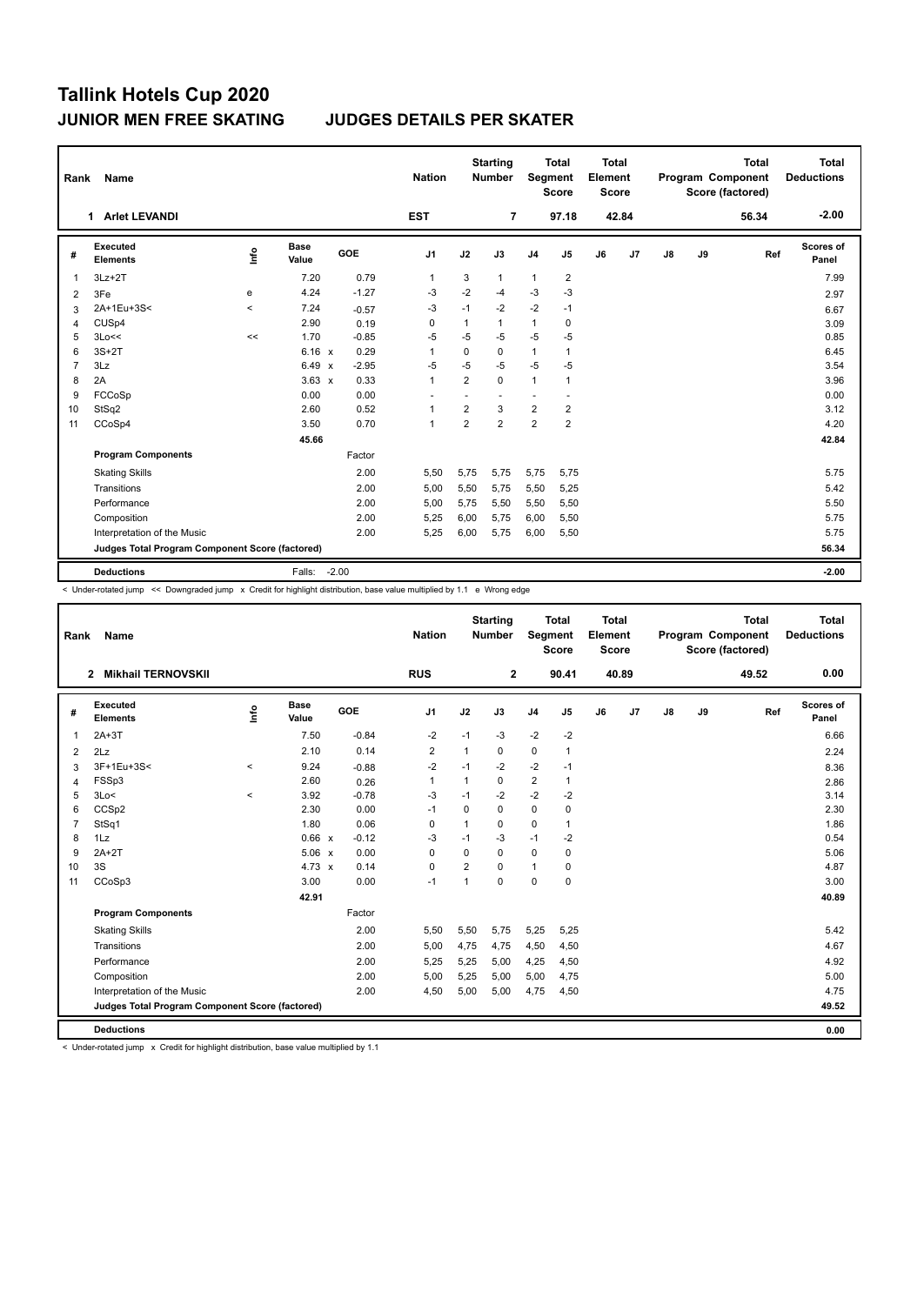| Rank           | Name                                            |               |                      |         | <b>Nation</b>  |             | <b>Starting</b><br><b>Number</b> | Segment        | <b>Total</b><br><b>Score</b> | <b>Total</b><br>Element<br>Score |       |    |    | <b>Total</b><br>Program Component<br>Score (factored) | Total<br><b>Deductions</b> |
|----------------|-------------------------------------------------|---------------|----------------------|---------|----------------|-------------|----------------------------------|----------------|------------------------------|----------------------------------|-------|----|----|-------------------------------------------------------|----------------------------|
|                | <b>Jegor MARTCHENKO</b><br>3                    |               |                      |         | <b>EST</b>     |             | 5                                |                | 86.45                        |                                  | 37.11 |    |    | 49.34                                                 | 0.00                       |
| #              | Executed<br><b>Elements</b>                     | $\frac{6}{2}$ | <b>Base</b><br>Value | GOE     | J <sub>1</sub> | J2          | J3                               | J <sub>4</sub> | J <sub>5</sub>               | J6                               | J7    | J8 | J9 | Ref                                                   | Scores of<br>Panel         |
| 1              | 2A+1Eu+2S                                       |               | 5.10                 | 0.44    | $\overline{2}$ | 1           | $\mathbf{1}$                     | $\overline{2}$ | $\mathbf{1}$                 |                                  |       |    |    |                                                       | 5.54                       |
| 2              | $3T+2T$                                         |               | 5.50                 | $-0.56$ | $-1$           | $-1$        | $-2$                             | $-2$           | $-1$                         |                                  |       |    |    |                                                       | 4.94                       |
| 3              | 1Lo                                             |               | 0.50                 | $-0.03$ | $-1$           | 0           | 0                                | $-1$           | $-1$                         |                                  |       |    |    |                                                       | 0.47                       |
| 4              | FCCoSp3V                                        |               | 2.25                 | $-0.15$ | -1             | $-1$        | 0                                | $-1$           | 1                            |                                  |       |    |    |                                                       | 2.10                       |
| 5              | $3S+2T$                                         |               | 5.60                 | 0.00    | 0              | 0           | 0                                | 0              | 0                            |                                  |       |    |    |                                                       | 5.60                       |
| 6              | 3T                                              |               | 4.20                 | 0.00    | 0              | $\mathbf 0$ | 0                                | 0              | $-1$                         |                                  |       |    |    |                                                       | 4.20                       |
| $\overline{7}$ | 3S<                                             | $\prec$       | $3.78 \times$        | $-0.92$ | -3             | $-3$        | $-3$                             | $-2$           | $-2$                         |                                  |       |    |    |                                                       | 2.86                       |
| 8              | CCoSp4                                          |               | 3.50                 | $-0.12$ | $-1$           | $\Omega$    | $-1$                             | $\mathbf 0$    | 0                            |                                  |       |    |    |                                                       | 3.38                       |
| 9              | StSq3                                           |               | 3.30                 | 0.00    | $-1$           | $\Omega$    | $\Omega$                         | 0              | 0                            |                                  |       |    |    |                                                       | 3.30                       |
| 10             | 2A                                              |               | $3.63 \times$        | 0.00    | 0              | 0           | 0                                | 0              | 1                            |                                  |       |    |    |                                                       | 3.63                       |
| 11             | CSSp1V                                          |               | 1.43                 | $-0.34$ | $-3$           | $-2$        | $-3$                             | $-2$           | $-2$                         |                                  |       |    |    |                                                       | 1.09                       |
|                |                                                 |               | 38.79                |         |                |             |                                  |                |                              |                                  |       |    |    |                                                       | 37.11                      |
|                | <b>Program Components</b>                       |               |                      | Factor  |                |             |                                  |                |                              |                                  |       |    |    |                                                       |                            |
|                | <b>Skating Skills</b>                           |               |                      | 2.00    | 5,25           | 5,00        | 5,25                             | 4,75           | 5,25                         |                                  |       |    |    |                                                       | 5.17                       |
|                | Transitions                                     |               |                      | 2.00    | 4,50           | 4,75        | 5,00                             | 4,50           | 4,75                         |                                  |       |    |    |                                                       | 4.67                       |
|                | Performance                                     |               |                      | 2.00    | 5,00           | 5,00        | 4,50                             | 4,50           | 5,00                         |                                  |       |    |    |                                                       | 4.83                       |
|                | Composition                                     |               |                      | 2.00    | 4,75           | 5,25        | 4,75                             | 5,00           | 5,00                         |                                  |       |    |    |                                                       | 4.92                       |
|                | Interpretation of the Music                     |               |                      | 2.00    | 5,00           | 5,25        | 5,00                             | 5,00           | 5,25                         |                                  |       |    |    |                                                       | 5.08                       |
|                | Judges Total Program Component Score (factored) |               |                      |         |                |             |                                  |                |                              |                                  |       |    |    |                                                       | 49.34                      |
|                | <b>Deductions</b>                               |               |                      |         |                |             |                                  |                |                              |                                  |       |    |    |                                                       | 0.00                       |

< Under-rotated jump x Credit for highlight distribution, base value multiplied by 1.1

| Rank           | Name                                            |         |                      |         | <b>Nation</b>  |          | <b>Starting</b><br><b>Number</b> | Segment        | <b>Total</b><br><b>Score</b> | <b>Total</b><br>Element<br><b>Score</b> |       |               |    | <b>Total</b><br>Program Component<br>Score (factored) | Total<br><b>Deductions</b> |
|----------------|-------------------------------------------------|---------|----------------------|---------|----------------|----------|----------------------------------|----------------|------------------------------|-----------------------------------------|-------|---------------|----|-------------------------------------------------------|----------------------------|
|                | 4 Petr SHAROVIKOV                               |         |                      |         | <b>RUS</b>     |          | 6                                |                | 83.32                        |                                         | 36.16 |               |    | 48.16                                                 | $-1.00$                    |
| #              | Executed<br><b>Elements</b>                     | lnfo    | <b>Base</b><br>Value | GOE     | J <sub>1</sub> | J2       | J3                               | J <sub>4</sub> | J <sub>5</sub>               | J6                                      | J7    | $\mathsf{J}8$ | J9 | Ref                                                   | <b>Scores of</b><br>Panel  |
| $\mathbf{1}$   | $3Lz<+3T<$                                      | $\,<$   | 8.08                 | $-1.73$ | $-4$           | $-4$     | $-4$                             | $-3$           | $-3$                         |                                         |       |               |    |                                                       | 6.35                       |
| 2              | 3Lo<                                            | $\prec$ | 3.92                 | $-0.52$ | $-2$           | $-1$     | $-2$                             | $-1$           | $-1$                         |                                         |       |               |    |                                                       | 3.40                       |
| 3              | 3F<+1Eu+3S<<                                    | <<      | 6.04                 | $-1.84$ | $-5$           | $-4$     | $-5$                             | $-4$           | $-4$                         |                                         |       |               |    |                                                       | 4.20                       |
| $\overline{4}$ | $2A+2Lo$                                        |         | 5.00                 | 0.00    | 0              | $\Omega$ | $\Omega$                         | $\mathbf 0$    | 0                            |                                         |       |               |    |                                                       | 5.00                       |
| 5              | CCoSp4                                          |         | 3.50                 | 0.47    | $\overline{2}$ | 1        | $\overline{2}$                   | $\mathbf{1}$   | 1                            |                                         |       |               |    |                                                       | 3.97                       |
| 6              | StSq3                                           |         | 3.30                 | $-0.22$ | $-1$           | 0        | $-1$                             | $-1$           | 0                            |                                         |       |               |    |                                                       | 3.08                       |
| $\overline{7}$ | 3Lz<<                                           | <<      | $2.31 \times$        | $-1.05$ | $-5$           | $-5$     | $-5$                             | $-5$           | $-5$                         |                                         |       |               |    |                                                       | 1.26                       |
| 8              | 3F<<                                            | <<      | 1.98<br>$\mathbf{x}$ | $-0.90$ | $-5$           | $-5$     | $-5$                             | $-5$           | $-5$                         |                                         |       |               |    |                                                       | 1.08                       |
| 9              | 2A                                              |         | $3.63 \times$        | 0.00    | $\Omega$       | $\Omega$ | $\Omega$                         | $\Omega$       | 0                            |                                         |       |               |    |                                                       | 3.63                       |
| 10             | FCSp1                                           |         | 1.90                 | $-0.19$ | $-1$           | $-1$     | $-1$                             | $-1$           | $-1$                         |                                         |       |               |    |                                                       | 1.71                       |
| 11             | CSSp4V                                          |         | 2.25                 | 0.23    | $\mathbf{1}$   | 1        | $-1$                             | $\mathbf{1}$   | $\mathbf{1}$                 |                                         |       |               |    |                                                       | 2.48                       |
|                |                                                 |         | 41.91                |         |                |          |                                  |                |                              |                                         |       |               |    |                                                       | 36.16                      |
|                | <b>Program Components</b>                       |         |                      | Factor  |                |          |                                  |                |                              |                                         |       |               |    |                                                       |                            |
|                | <b>Skating Skills</b>                           |         |                      | 2.00    | 5,00           | 5,25     | 5,50                             | 5,00           | 5,00                         |                                         |       |               |    |                                                       | 5.08                       |
|                | Transitions                                     |         |                      | 2.00    | 5,00           | 4,75     | 4,75                             | 4,75           | 4,50                         |                                         |       |               |    |                                                       | 4.75                       |
|                | Performance                                     |         |                      | 2.00    | 4,75           | 5,00     | 4.50                             | 4,25           | 4,50                         |                                         |       |               |    |                                                       | 4.58                       |
|                | Composition                                     |         |                      | 2.00    | 5,00           | 5,00     | 5,00                             | 5,00           | 4,75                         |                                         |       |               |    |                                                       | 5.00                       |
|                | Interpretation of the Music                     |         |                      | 2.00    | 4,75           | 4,75     | 4,75                             | 4,50           | 4,50                         |                                         |       |               |    |                                                       | 4.67                       |
|                | Judges Total Program Component Score (factored) |         |                      |         |                |          |                                  |                |                              |                                         |       |               |    |                                                       | 48.16                      |
|                | <b>Deductions</b>                               |         | Falls:               | $-1.00$ |                |          |                                  |                |                              |                                         |       |               |    |                                                       | $-1.00$                    |

< Under-rotated jump << Downgraded jump x Credit for highlight distribution, base value multiplied by 1.1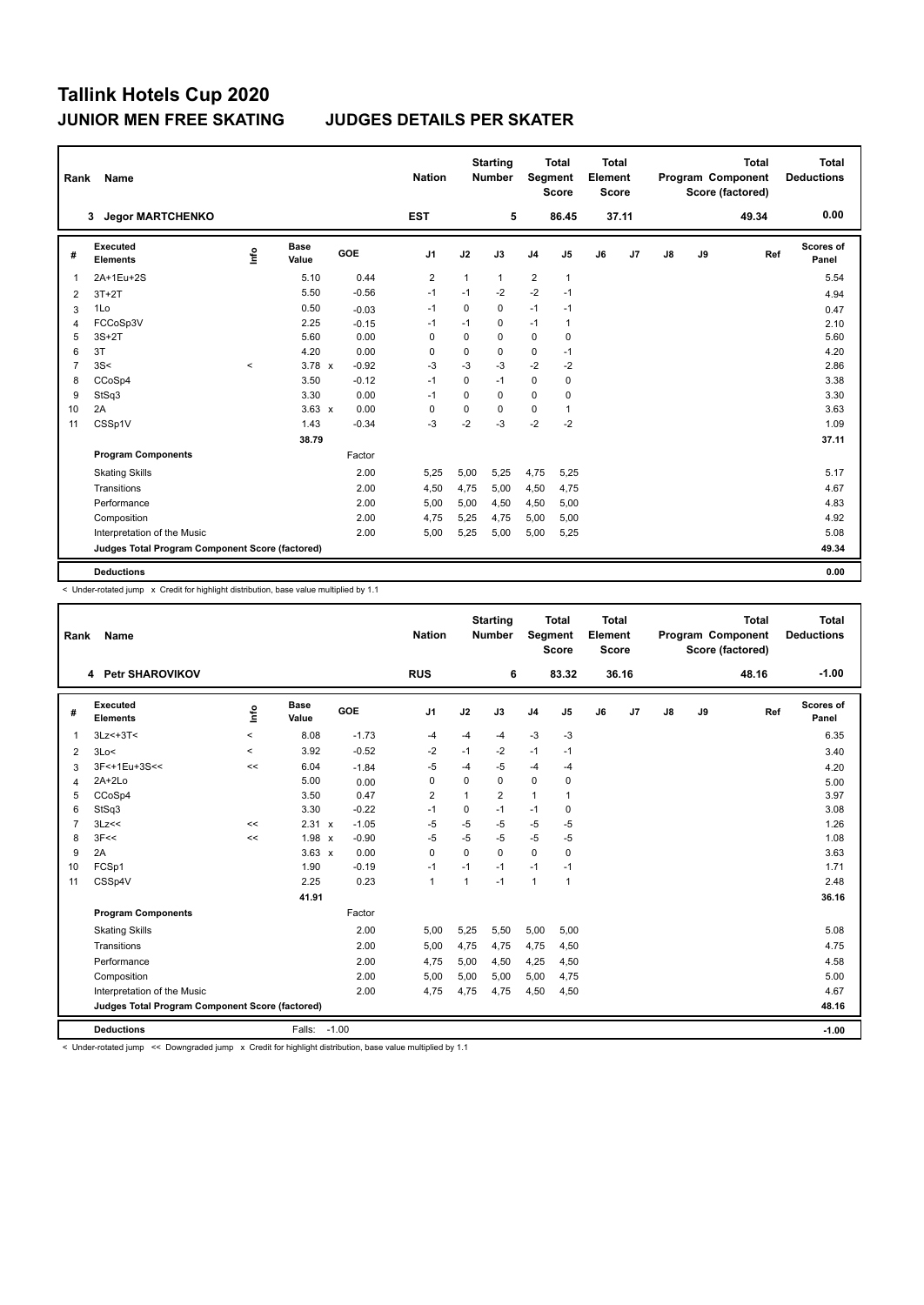| Rank           | Name                                            |      |               |         | <b>Nation</b>  |             | <b>Starting</b><br><b>Number</b> | <b>Segment</b> | <b>Total</b><br><b>Score</b> | <b>Total</b><br>Element<br><b>Score</b> |       |               |    | <b>Total</b><br>Program Component<br>Score (factored) | <b>Total</b><br><b>Deductions</b> |
|----------------|-------------------------------------------------|------|---------------|---------|----------------|-------------|----------------------------------|----------------|------------------------------|-----------------------------------------|-------|---------------|----|-------------------------------------------------------|-----------------------------------|
|                | 5 Patrizio ROSSI                                |      |               |         | <b>ESP</b>     |             | 1                                |                | 80.53                        |                                         | 38.03 |               |    | 42.50                                                 | 0.00                              |
| #              | Executed<br><b>Elements</b>                     | lnfo | Base<br>Value | GOE     | J <sub>1</sub> | J2          | J3                               | J <sub>4</sub> | J <sub>5</sub>               | J6                                      | J7    | $\mathsf{J}8$ | J9 | Ref                                                   | Scores of<br>Panel                |
| 1              | 2A                                              |      | 3.30          | 0.33    | $\mathbf{1}$   | 1           | $\mathbf{1}$                     | $\mathbf{1}$   | $\mathbf{1}$                 |                                         |       |               |    |                                                       | 3.63                              |
| 2              | 3Lo                                             |      | 4.90          | $-1.80$ | $-4$           | $-3$        | $-4$                             | $-4$           | -3                           |                                         |       |               |    |                                                       | 3.10                              |
| 3              | $3T+2T$                                         |      | 5.50          | 0.00    | 0              | $\mathbf 0$ | 1                                | 0              | $-1$                         |                                         |       |               |    |                                                       | 5.50                              |
| 4              | CCSp3                                           |      | 2.80          | $-0.28$ | $-3$           | $-1$        | $-1$                             | $-1$           | $-1$                         |                                         |       |               |    |                                                       | 2.52                              |
| 5              | 1Lo                                             |      | 0.50          | 0.00    | $-1$           | $\Omega$    | $\Omega$                         | $\mathbf 0$    | 0                            |                                         |       |               |    |                                                       | 0.50                              |
| 6              | 3S                                              |      | 4.30          | $-0.29$ | $-2$           | 0           | $-1$                             | 0              | $-1$                         |                                         |       |               |    |                                                       | 4.01                              |
| $\overline{7}$ | 3T+1Eu<<+2S                                     | <<   | 6.05 x        | $-1.40$ | $-4$           | $-3$        | $-4$                             | $-3$           | $-3$                         |                                         |       |               |    |                                                       | 4.65                              |
| 8              | $2A+2T$                                         |      | $5.06 \times$ | 0.00    | 0              | $\Omega$    | 0                                | 0              | 0                            |                                         |       |               |    |                                                       | 5.06                              |
| 9              | CCoSp4                                          |      | 3.50          | $-0.23$ | -1             | 0           | $-1$                             | $\mathbf 0$    | $-1$                         |                                         |       |               |    |                                                       | 3.27                              |
| 10             | StSq2                                           |      | 2.60          | 0.09    | 0              | $\mathbf 0$ | $\mathbf{1}$                     | 1              | 0                            |                                         |       |               |    |                                                       | 2.69                              |
| 11             | FCCoSp3                                         |      | 3.00          | 0.10    | $\overline{1}$ | $-1$        | $\mathbf 0$                      | $\mathbf 0$    | $\mathbf{1}$                 |                                         |       |               |    |                                                       | 3.10                              |
|                |                                                 |      | 41.51         |         |                |             |                                  |                |                              |                                         |       |               |    |                                                       | 38.03                             |
|                | <b>Program Components</b>                       |      |               | Factor  |                |             |                                  |                |                              |                                         |       |               |    |                                                       |                                   |
|                | <b>Skating Skills</b>                           |      |               | 2.00    | 4,50           | 4,25        | 4,50                             | 4,50           | 4,25                         |                                         |       |               |    |                                                       | 4.42                              |
|                | Transitions                                     |      |               | 2.00    | 4,00           | 3,75        | 4.25                             | 4,25           | 4,00                         |                                         |       |               |    |                                                       | 4.08                              |
|                | Performance                                     |      |               | 2.00    | 4,50           | 4,00        | 4,25                             | 4,00           | 4,00                         |                                         |       |               |    |                                                       | 4.08                              |
|                | Composition                                     |      |               | 2.00    | 4,25           | 4,50        | 4,25                             | 4,00           | 4,25                         |                                         |       |               |    |                                                       | 4.25                              |
|                | Interpretation of the Music                     |      |               | 2.00    | 4,25           | 4,50        | 4,00                             | 4,50           | 4,50                         |                                         |       |               |    |                                                       | 4.42                              |
|                | Judges Total Program Component Score (factored) |      |               |         |                |             |                                  |                |                              |                                         |       |               |    |                                                       | 42.50                             |
|                | <b>Deductions</b>                               |      |               |         |                |             |                                  |                |                              |                                         |       |               |    |                                                       | 0.00                              |

<< Downgraded jump x Credit for highlight distribution, base value multiplied by 1.1

|                | Name<br>Rank                                    |         |                      |         |                |                         | <b>Starting</b><br><b>Number</b> | Segment                 | <b>Total</b><br><b>Score</b> | <b>Total</b><br>Element<br><b>Score</b> |       |    |    | <b>Total</b><br>Program Component<br>Score (factored) | <b>Total</b><br><b>Deductions</b> |
|----------------|-------------------------------------------------|---------|----------------------|---------|----------------|-------------------------|----------------------------------|-------------------------|------------------------------|-----------------------------------------|-------|----|----|-------------------------------------------------------|-----------------------------------|
|                | Juan Camilo GAVIRIA YUSTI<br>6                  |         |                      |         | <b>AUS</b>     |                         | 4                                |                         | 74.39                        |                                         | 25.87 |    |    | 48.52                                                 | 0.00                              |
| #              | Executed<br><b>Elements</b>                     | ١m      | <b>Base</b><br>Value | GOE     | J <sub>1</sub> | J2                      | J3                               | J <sub>4</sub>          | $\mathsf{J}5$                | J6                                      | J7    | J8 | J9 | Ref                                                   | Scores of<br>Panel                |
| $\mathbf{1}$   | 3S<                                             | $\prec$ | 3.44                 | $-1.72$ | $-5$           | $-5$                    | $-5$                             | $-5$                    | $-5$                         |                                         |       |    |    |                                                       | 1.72                              |
| 2              | 3Lo<<+2T                                        | <<      | 3.00                 | $-0.85$ | $-5$           | $-5$                    | $-5$                             | $-5$                    | $-4$                         |                                         |       |    |    |                                                       | 2.15                              |
| 3              | FCCoSp4                                         |         | 3.50                 | 0.47    | $\mathbf{1}$   |                         | $-1$                             | $\overline{\mathbf{c}}$ | $\overline{\mathbf{c}}$      |                                         |       |    |    |                                                       | 3.97                              |
| $\overline{4}$ | 2Lz                                             |         | 2.10                 | 0.21    | $\mathbf{1}$   | $\mathbf{1}$            | 1                                | $\overline{2}$          | $\mathbf{1}$                 |                                         |       |    |    |                                                       | 2.31                              |
| 5              | 2A                                              |         | 3.30                 | $-0.66$ | $-2$           | $-2$                    | $-3$                             | $-2$                    | $-2$                         |                                         |       |    |    |                                                       | 2.64                              |
| 6              | 1Lz+1Eu+2S                                      |         | 2.40                 | $-0.17$ | $-3$           | $-2$                    | $-1$                             | $-1$                    | $-1$                         |                                         |       |    |    |                                                       | 2.23                              |
| $\overline{7}$ | CCoSp3                                          |         | 3.00                 | $-0.70$ | $-3$           | $-4$                    | $-2$                             | $-2$                    | $-1$                         |                                         |       |    |    |                                                       | 2.30                              |
| 8              | StSq2                                           |         | 2.60                 | 0.26    | 0              | $\Omega$                | $\overline{2}$                   | $\overline{2}$          | 1                            |                                         |       |    |    |                                                       | 2.86                              |
| 9              | 3S<<+SEQ+2T<<*                                  | $\star$ | $1.14 \times$        | $-0.65$ | $-5$           | $-5$                    | $-5$                             | $-5$                    | $-5$                         |                                         |       |    |    |                                                       | 0.49                              |
| 10             | 2A                                              |         | $3.63 \times$        | $-1.32$ | $-4$           | $-4$                    | $-4$                             | $-4$                    | -3                           |                                         |       |    |    |                                                       | 2.31                              |
| 11             | CCSp3                                           |         | 2.80                 | 0.09    | 0              | $\overline{\mathbf{c}}$ | 0                                | $\mathbf{1}$            | $\mathbf 0$                  |                                         |       |    |    |                                                       | 2.89                              |
|                |                                                 |         | 30.91                |         |                |                         |                                  |                         |                              |                                         |       |    |    |                                                       | 25.87                             |
|                | <b>Program Components</b>                       |         |                      | Factor  |                |                         |                                  |                         |                              |                                         |       |    |    |                                                       |                                   |
|                | <b>Skating Skills</b>                           |         |                      | 2.00    | 4,75           | 4,75                    | 4,50                             | 4,75                    | 5,00                         |                                         |       |    |    |                                                       | 4.75                              |
|                | Transitions                                     |         |                      | 2.00    | 4,50           | 5,00                    | 4,75                             | 4,50                    | 4,75                         |                                         |       |    |    |                                                       | 4.67                              |
|                | Performance                                     |         |                      | 2.00    | 4,25           | 4,50                    | 4,50                             | 5,25                    | 5,00                         |                                         |       |    |    |                                                       | 4.67                              |
|                | Composition                                     |         |                      | 2.00    | 4,50           | 5,00                    | 4,75                             | 5,00                    | 5,25                         |                                         |       |    |    |                                                       | 4.92                              |
|                | Interpretation of the Music                     |         |                      | 2.00    | 4,25           | 5,25                    | 5,25                             | 5,25                    | 5,25                         |                                         |       |    |    |                                                       | 5.25                              |
|                | Judges Total Program Component Score (factored) |         |                      |         |                |                         |                                  |                         |                              |                                         |       |    |    |                                                       | 48.52                             |
|                | <b>Deductions</b>                               |         |                      |         |                |                         |                                  |                         |                              |                                         |       |    |    |                                                       | 0.00                              |

< Under-rotated jump << Downgraded jump \* Invalid element x Credit for highlight distribution, base value multiplied by 1.1